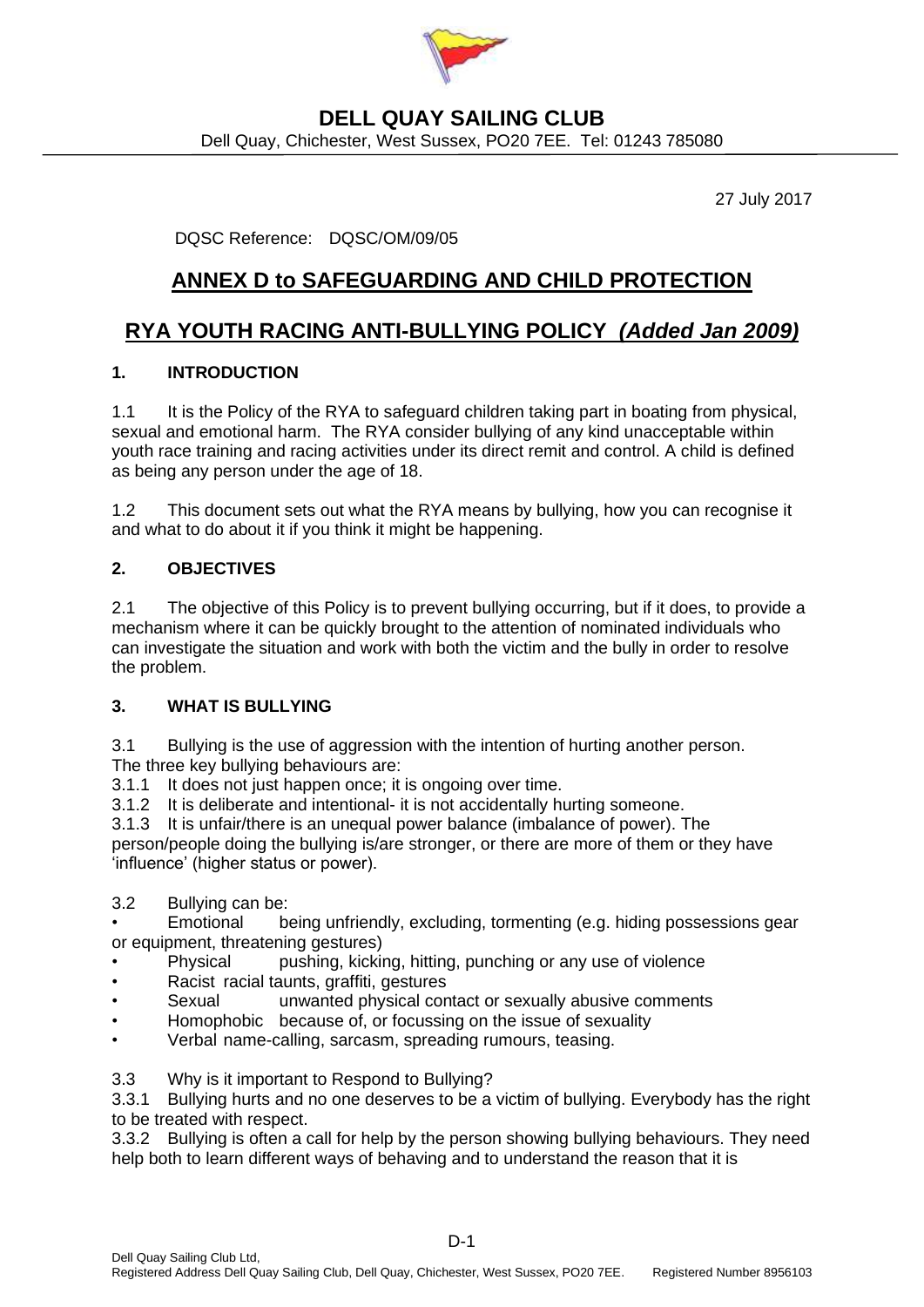

## **DELL QUAY SAILING CLUB**

Dell Quay, Chichester, West Sussex, PO20 7EE. Tel: 01243 785080

unacceptable. It is often symptomatic of other issues which they may need help with. Therefore promptly informing an appropriate person about these behaviours helps everyone.

#### **4. SIGNS AND SYMPTOMS OF BULLYING**

4.1 A child's behaviour may be indicative that he or she is being bullied. Adults should be aware of these possible signs and that they should investigate if a child:

- Is frightened of being left alone with other children.
- Changes their usual routine.
- Suddenly doesn't wish to attend training or events.
- Becomes withdrawn, anxious or lacking in confidence.
- Starts stammering.
- Has cuts or bruises that can not adequately be explained.
- Attempts or threatens suicide.
- Attempts or threatens to run away.
- Cries themselves to sleep or has nightmares.
- Feels ill in the mornings.
- Begins to perform poorly without good reason.
- Comes home with clothes torn or belongings damaged.
- Has possessions suddenly start go missing.
- Asks for money or starts stealing money (e.g. to give to the bully)
- Continually 'loses' money.
- Become aggressive, disruptive or unreasonable.
- Is bullying other children or siblings.
- Stops eating.
- Is frightened to say what is wrong.
- Gives improbable excuses or reasons for any of the above.

4.2 These signs and behaviours could indicate other problems, but bullying should be considered a possibility and should be investigated.

#### **5. PROCEDURES**

5.1 If anyone, either sailor or adult, suspects that bullying is taking place it is expected of them that they inform an appropriate person. This can be a House Parent, Coach, RYA Manager, the relevant class Child Protection Officer or the RYA Child Welfare Co-ordinator.

5.2 This person will then follow the procedure laid down in the RYA Child Protection Policy and Guidelines.

5.3 Informing an appropriate person that you suspect bullying when you have genuine grounds will not result in disciplinary action against you and the bully will not be informed of your identity without your consent.

5.4 Being found to know of bullying without reporting it is a disciplinary offence.

#### **6. OUTCOMES**

6.1 All interviews will be conducted under Best Practice Guidelines, which includes all children being accompanied by a parent or responsible adult.